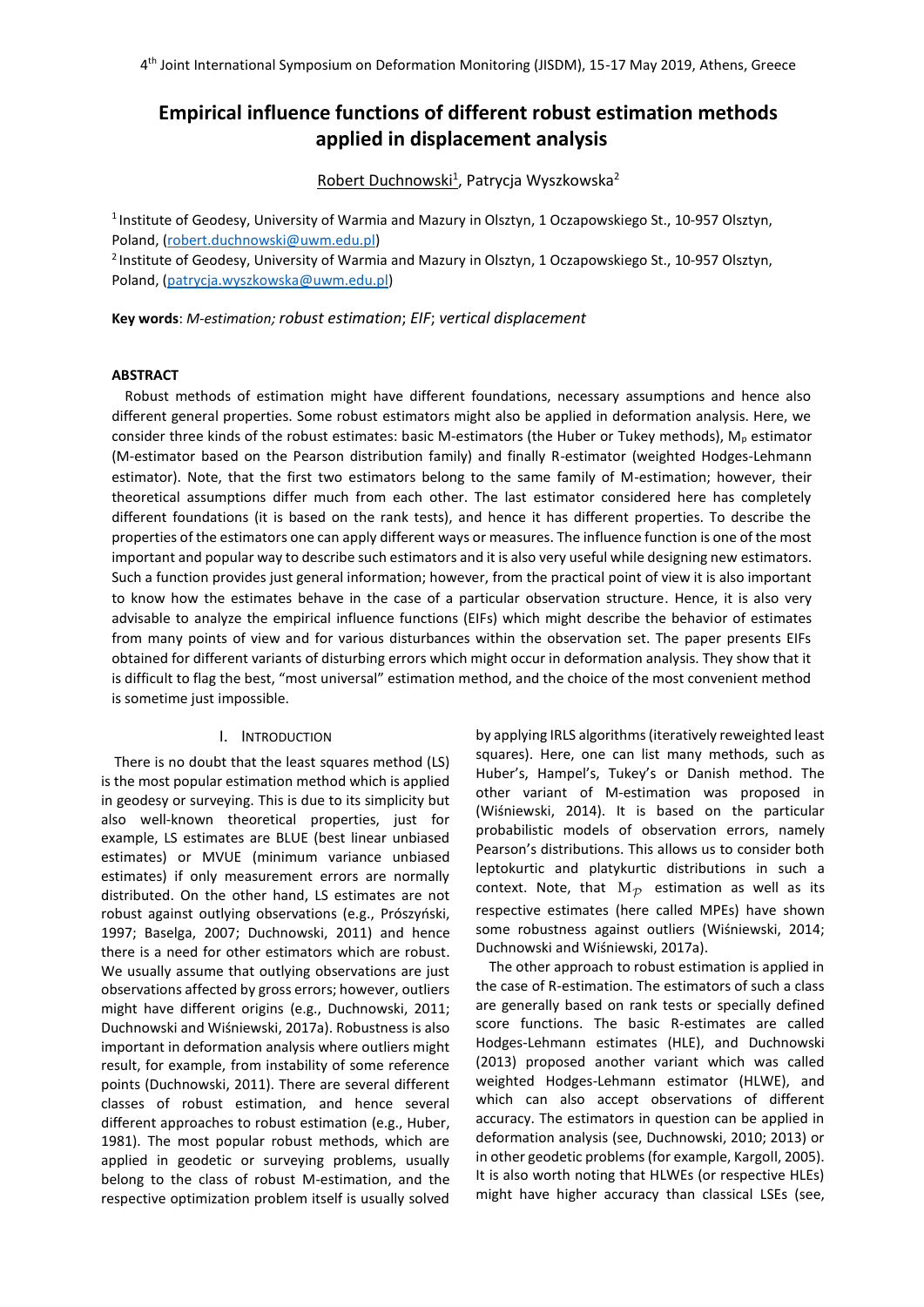Duchnowski and Wiśniewski, 2017b). This concerns especially observation sets which empirical excess kurtosis is positive (in other words, observation errors have leptokurtic distribution). Similar conclusion also concerns MPEs (Duchnowski and Wyszkowska, 2017).

We can apply many measures or ways to investigate a robust method. The basic and most important information about the method properties stem from its breakdown points and influence functions. It is worth emphasizing that such general information about the method is not enough sometimes. The specific features of the method can be investigated by applying empirical breakdown points or empirical influence functions (see, for example, Rousseeuw and Verboven, 2002; Duchnowski and Wiśniewski, 2017a). This allows us to understand how a method behaves in the case of a particular observation structure (a geodetic network, measurement epochs). This paper is focused on the empirical influence functions (EIFs) of the earlier mentioned estimators, namely robust M-estimates, MPEs and HLWEs. In the case of M-estimation we have chosen two methods: Huber's and Tukey's one, which differ from each other in the shape of the influence function. Most of all, Tukey's biweight function has symmetric finite rejection points. The main goal of the paper is to show an example computation for EIFs of different estimates for a chosen simulated levelling network. It might help us to decide which method will be most suitable for a particular problem or a particular disturbance of an observation set.

#### II. MODELS AND THEORETICAL ASSUMPTIONS

Let us assume the following classical functional model of geodetic observations

$$
y = AX + v \tag{1}
$$

where:  $\mathbf{y} = [y_1, \dots, y_n]^T$  is an observation vector,  $\mathbf{v} = [v_1, \dots, v_n]^T$  is a vector of random measurement errors, **X** is a parameter vector, **A** is a known matrix of coefficients. Let all observations have the same accuracy, and their assumed standard deviation  $\sigma$  = 1 mm, hence the weight matrix of observations is equal to the identity matrix. Then the LS estimate of the parameter vector can be written as

$$
\hat{\mathbf{X}}_{LS} = \left(\mathbf{A}^T \mathbf{A}\right)^{-1} \mathbf{A}^T \mathbf{y}
$$
 (2)

The very similar equation can be written for all M-estimators, namely

$$
\hat{\mathbf{X}}_{M} = \left(\mathbf{A}^{T} \mathbf{W}(\hat{\mathbf{v}}) \mathbf{A}\right)^{-1} \mathbf{A}^{T} \mathbf{W}(\hat{\mathbf{v}}) \mathbf{y}
$$
 (3)

where:  $\mathbf{W}\!\left(\hat{\mathbf{v}}\right)$  is a diagonal matrix which diagonal elements  $\left[\mathbf{W}\left(\hat{\mathbf{v}}\right)\right]_{ii} = w(\hat{v}_i)$  , and  $w(\hat{v}_i)$  is a weight

function related to the particular method,  $\hat{v}_i$  is a standardized error of the *i*th observation. Note, that solution presented here is an iterative process which ends when the parameter vector is not changing between the iteration steps any more (or the change is smaller than the assumed tolerance). Considering the assumption presented here, the weight function of the Huber method can be written as (for example, Gui and Zhang, 1998; Baselga, 2007)

$$
w_H(\hat{v}_i) = \begin{cases} 1 & \text{for } |\hat{v}_i| \le a \\ \frac{a}{|\hat{v}_i|} & \text{for } |\hat{v}_i| > a \end{cases}
$$
 (4)

*a* is a positive constant (usually assumed between 1.5 and 3.5). In the case of the Tukey method we have

$$
w_T(\hat{v}_i) = \begin{cases} \left(1 - \frac{|\hat{v}_i|^2}{a^2}\right)^2 & \text{for} \quad |\hat{v}_i| \le a\\ 0 & \text{for} \quad |\hat{v}_i| > a \end{cases}
$$
(5)

where this time the constant *a* is usually equal to or lower than 6. In the case of MP estimation, the weight function is related to the respective probabilistic model. In such a context, the Pearson distribution system seems very useful since it allows us to apply the known (or estimated) kurtosis and/or asymmetry of observation errors. Here, we assume that an error distribution is symmetric and leptokurtic. In such a case, the weight function can be based on Pearson's distribution of the type VII (Wiśniewski, 2014). MP estimation requires information about kurtosis of the measurement errors. One can apply known value of that parameter or estimate it from the observation sets (using, for example, empirical moments). However, if we assume an inflated value of the kurtosis then the method might accept also outlying observations, hence the estimation results would not be affected by such observations (Wiśniewski, 2014; Duchnowski and Wiśniewski, 2017a). Considering application of all methods presented here in deformation analysis, we can just estimate point coordinates at all measurement epochs separately. By subtracting the respective coordinate estimates we can assess displacement of all object points. Note, that such an approach is the basic one, and other methods can be found in (e.g., Hekimoglu *et al.* 2010).

The last robust estimation method which is considered here is R-estimation. In deformation analysis, we can apply the basic R-estimator of the shift which is a natural estimate of coordinate changes between measurement epochs (Duchnowski, 2010; 2013). Since geodetic observations might have different accuracy, application of the weighted Hodges-Lehmann estimates (HLWE), which were proposed by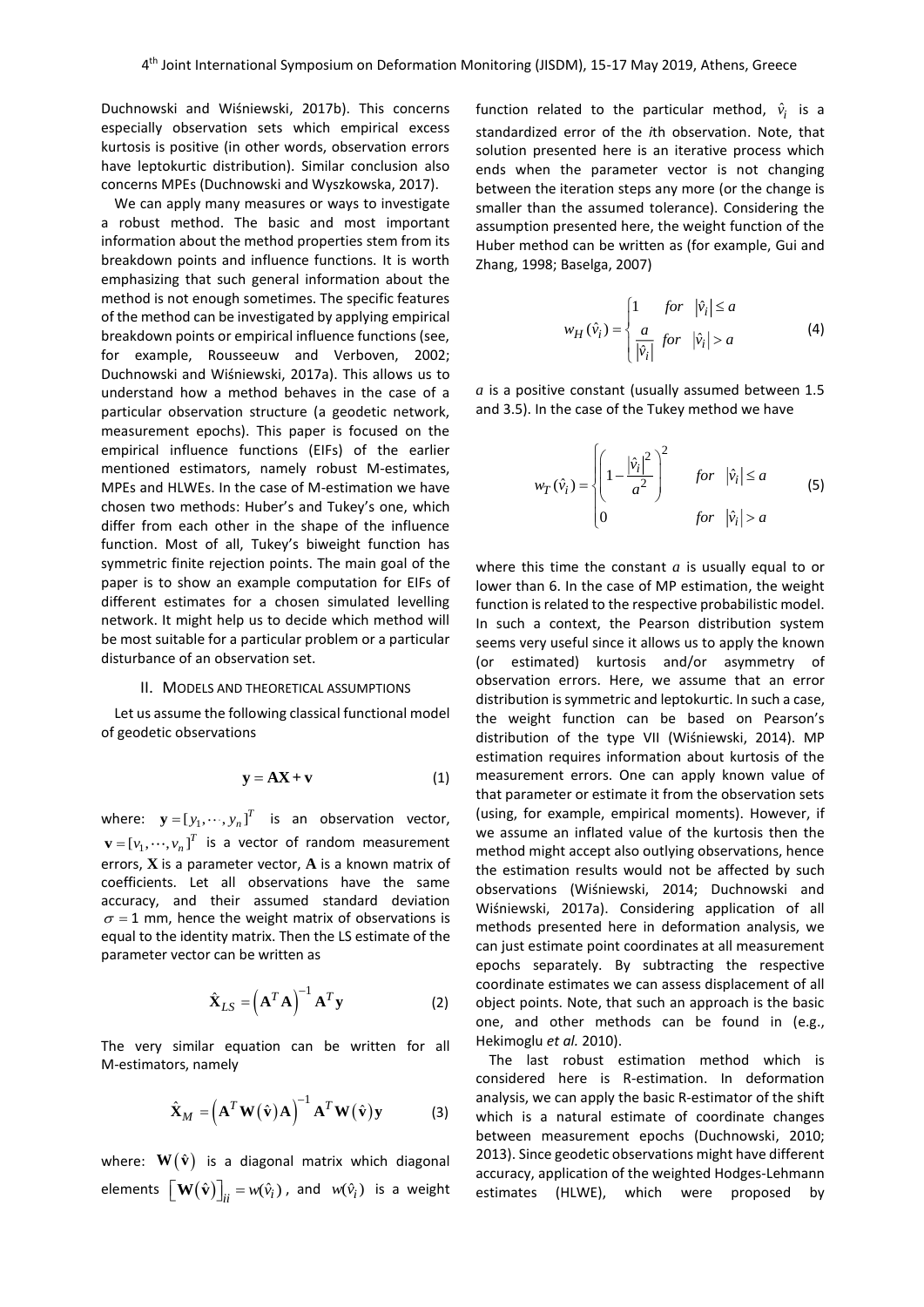Duchnowski (2013), are especially advisable. The general form of that estimator can be written as follows

$$
\hat{\Delta}^{HLW} = medw(y_i - x_j)
$$
 (6)

where: *medw* is a weighted median operator (the ways of the weighted median calculation can be found in (e.g., Gurwitz, 1990; Duchnowski, 2013)). Considering application in deformation analysis,  $y_i$  and  $x_i$  are coordinates of a particular point which are computed independently at the second or first measurement epoch, respectively (the basis for such coordinates are measurements at respective epoch and coordinates of the reference points). Note, that for a particular point, there are always several ways to compute its coordinates independently. The number of such ways is always limited; hence we never use all measurements for computing each point coordinates. We can also apply the variant of HLWE proposed in (Wyszkowska and Duchnowski, 2018). In such a variant more measurements are applied for each point, and hence the estimate is more reliable and accurate. For example, in the case of levelling network some height differences can be computed in several independent ways. In the variant of HLWE in question, one can compute the necessary height differences as an average of such ways. Note, that the final heights of the particular point, which are applied in Eq. (6), should still be independent.

Let us now consider the most appropriate form of an empirical influence function in the context of the paper goal. Such a function can be defined in several different variants depending on the assumed functional model or the way of gross errors occurrence (e.g., Rousseeuw and Verboven, 2002; Duchnowski, 2011; Duchnowski and Wyszkowska, 2018). Here, the following form seems the most appropriate

$$
EIF(x) = T_n (y_1 + g_1, y_2 + g_2)
$$
 (7)

where:  $T_n$  is a tested estimator,  $\mathbf{y}_i$  are observation vectors, **g***<sup>i</sup>* are vectors including gross errors at the respective epoch. Note, that the variable *x* appears only in **g**2. Thus, we propose the following structure of the gross error vectors

$$
\mathbf{g}_1 = \begin{bmatrix} g_{11} & \cdots & g_{1l} & \cdots & g_{1n} \end{bmatrix}^T
$$
  
\n
$$
\mathbf{g}_2 = \begin{bmatrix} g_{21} & \cdots & x_k & \cdots & g_{2n} \end{bmatrix}^T
$$
 (8)

where:  $g_{il}$  stays constant for each computed EIF, and  $x = x_k$  varies from -25 mm to 25 mm and it affects only the *k*th observation at the second epoch. Note, that in the case of the conventional EIF all values  $g_{il}$  are equal to zero. However, if one wants to investigate how the estimator behaves in the occurrence of multiple gross errors then some  $g_{il}$  should be non-zero.

## III. EMPIRICAL TESTS

Let us consider a leveling network presented in Fig. 1 which is established to test vertical displacements of the object points 1, 2 and 3. Let the network be measured at two different measurement epochs and let standard deviation of all measurements  $\sigma_{h_i}$  = 1.0 mm. Let us now simulate the vectors of random errors for the both epochs as follows (all in mm)

$$
\mathbf{v}_1 = \begin{bmatrix} -0.5 & 0.8 & 2.3 & 3.1 & -1.4 & -0.8 & -0.7 \end{bmatrix}^T
$$
  
\n
$$
\mathbf{v}_2 = \begin{bmatrix} 1.0 & -1.8 & 0.0 & 0.1 & 1.4 & -1.0 & 0.2 \end{bmatrix}^T
$$
 (9)

We assume that all reference points are stable, and the object points are displaced between the measurement epoch. Here, we take  $\Delta H_1 = 10$  mm;  $\Delta H_2 =$ -20 mm;  $\Delta H_3$  = 5 mm.

Such assumptions allow us to compute EIFs for several different variants of the vectors **g***i*. They are also useful for assessing the most suitable values of the steering parameters, namely *a* for the Huber or Tukey methods, and  $\beta$  (simulated kurtosis) for MP method. The respective EIF (obtained for  $x = x_1$ ) for the first two methods are presented in Fig. 2 and 3. The figures show that for different values of *a* we can obtain little bit different shapes of EIFs. Since we want the methods to be robust against outliers, we should take such *a* for which EIF is bounded. On the other hand, the EIFs should be quite "smooth" not to be influenced much by the particular simulated vectors of the random errors, Eq. (9). For the Huber method for  $a = 2.5$  EIFs are unbounded (in fact they are the same as for LS method). Thus, for that method we take  $a = 2$ . As for the Tukey method for *a* < 3 EIFs are not "smooth" for relatively small absolute values. Thus, the choice of  $a = 3$  seems the most appropriate (EIFs are "smooth" and seem bounded at least for the considered values of *x*).

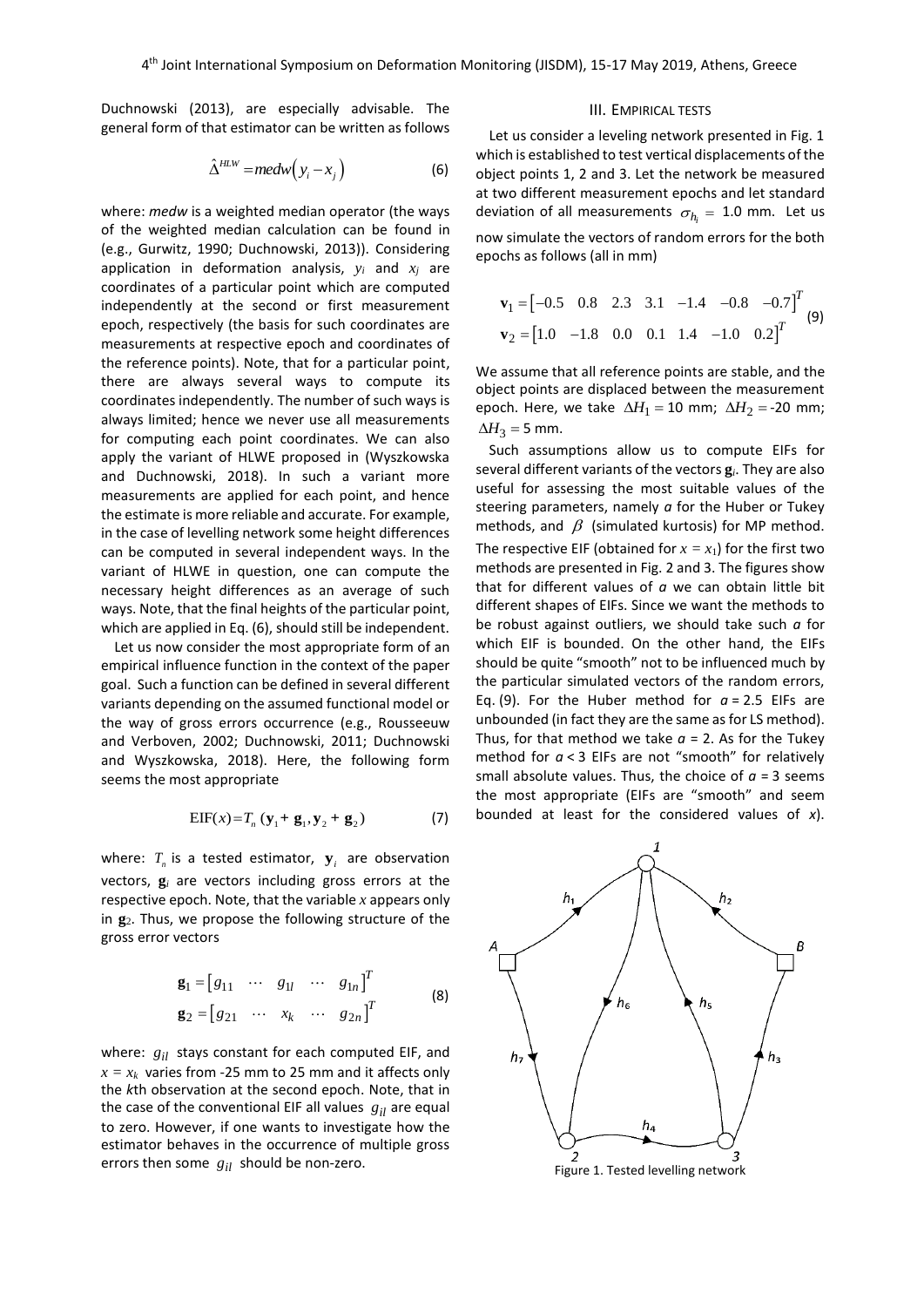

Figure 2. EIFs of the Huber estimates for different *a*

The example presented here shows that EIFs can be also useful when assuming the value of the constant *a* which is the most appropriate for a particular network or, more generally, a geodetic observation set. The other ways of computing or assuming such a value can be found in (e.g., Gui and Zhang, 1998; Berber and Hekimoglu, 2003). As for MP method, all EIFs which are obtained for different  $\,\beta\!\in\!\big(3,15\big)\,$  are very similar for one another, hence we do not present them here. We finally decide to assume that  $\beta = 15$  which allows the method to accept outlying observations with the bigger random errors (see, Wiśniewski, 2014). Note, that such a large kurtosis is just unusually in practice. In the case geodetic or surveying observation sets  $\beta$  is usually lower than 4 and very seldom higher than 8 (see, e.g., Wiśniewski, 2014). Here, it does not reflect the nature of the observation set but is chosen to make MP estimation robust against outliers.

Now, let us assume several different variants of the gross error vectors and discuss how the estimators under investigation behave in the occurrence of a single



Figure 3. EIFs of the Tukey estimates for different *a*

or multiple gross errors. The variants differ from each other in the location of the varying *x<sup>k</sup>* (different *k*) and location of constant gross errors  $g_{il}$ . Note, that in the following description of the variants we indicate only non-zero  $g_{il}$ .

### A. *Variant: k = 1*

Fig. 4 presents EIFs which are obtained for all estimators. It is clear, that respective EIFs obtained for different points and the same estimation methods are similar to one another; however, some discrepancies are also vivid. The most evident finding is that EIFs of MP method are not bounded, hence the method is generally not robust. Nonetheless, EIFs of MP estimates are similar to the other EIFs for small values of  $x = x_I$ (from -5 to 5 mm). Moreover, EIFs of R-estimates are similar to EIFs of the Tukey method. It is also evident that the Huber estimates are most robust, their EIFs are the closest to the simulated values of the displacements for all object points.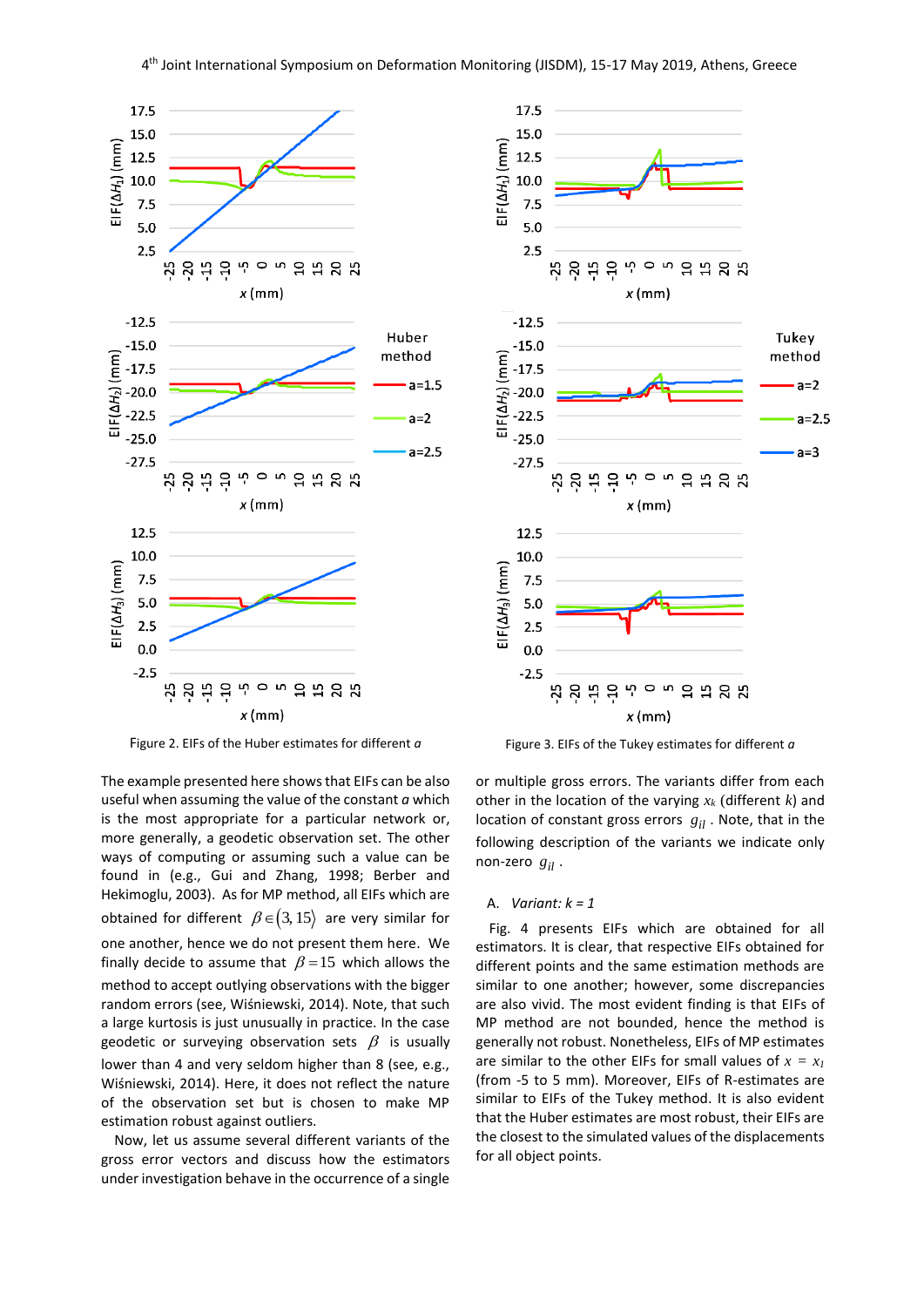## B. *Variant: k = 1,*  27 *g* <sup>=</sup> *0.01 m*

EIFs of that variant are presented in Fig. 5. In the case of multiple gross errors, EIFs have more complicated shapes and their value spread is larger. This reflects the negative influence of outliers on the estimated values. Generally, if the absolute value of  $x = x<sub>l</sub>$  is the biggest then the results of all estimation methods are unsatisfactory (they are far from the theoretical values). In the case of the point 1 all EIFs are very similar to each other. For the point 2, EIF of HLWE has the biggest value range. On the other hand, that estimate is not influenced by the negative  $x = x_I$  (such a property is natural for R-estimates (see, Duchnowski, 2011)). For the point 3, HLWE is the best and its EIF is almost constant for all considered here values of  $x = x_1$ .

## C. Variant: k = 1,  $g_{17}$  = 0.01 m,  $g_{27}$  = 0.01 m

This time we simulate occurrence of outliers in both measurement epochs. The respective EIFs are presented in Fig. 6. The comparison between EIFs in Fig. 5 and Fig. 6 seems especially interesting. It shows that the respective EIFs of HLWE differ from each other most. What is more, when there is an additional outlier at the first measurement epoch, then HLWEs are generally less affected by all outliers (see, especially

points 1 and 2). As for the rest of the estimates, EIFs are a little bit changed and usually the additional outlier at the first epoch worsens the estimation results. It is also worth noting than for many values of  $x = x_1$  MP estimation is less affected by the outliers than both robust M-estimates.

#### D. *Variant: k = 4*

In that variant, the observation *h<sup>4</sup>* at the second epoch is outlying. Thus, we check how location of a single outlier affects EIFs of the estimates under investigation. The respective EIFs are presented in Fig. 7. It is advisable to compare such EIFs with EIFs presented in Fig. 4 and related to the first variant with only one outlier too. It is clear that only for the point 3 respective EIFs obtained for the same types of estimates are similar to each other. The shapes of EIFs for the points 1 and 2 are quite different at both variants, respectively (it concerns especially the point 1). The location of outlier is the reason, here. The observation *h<sup>4</sup>* is located relatively far from the point 1, hence it has much lower impact on the estimation of that point displacement. It is also worth noting that all estimation methods yield almost the same results; however, MP estimate is better than the rest. On the other hand, for



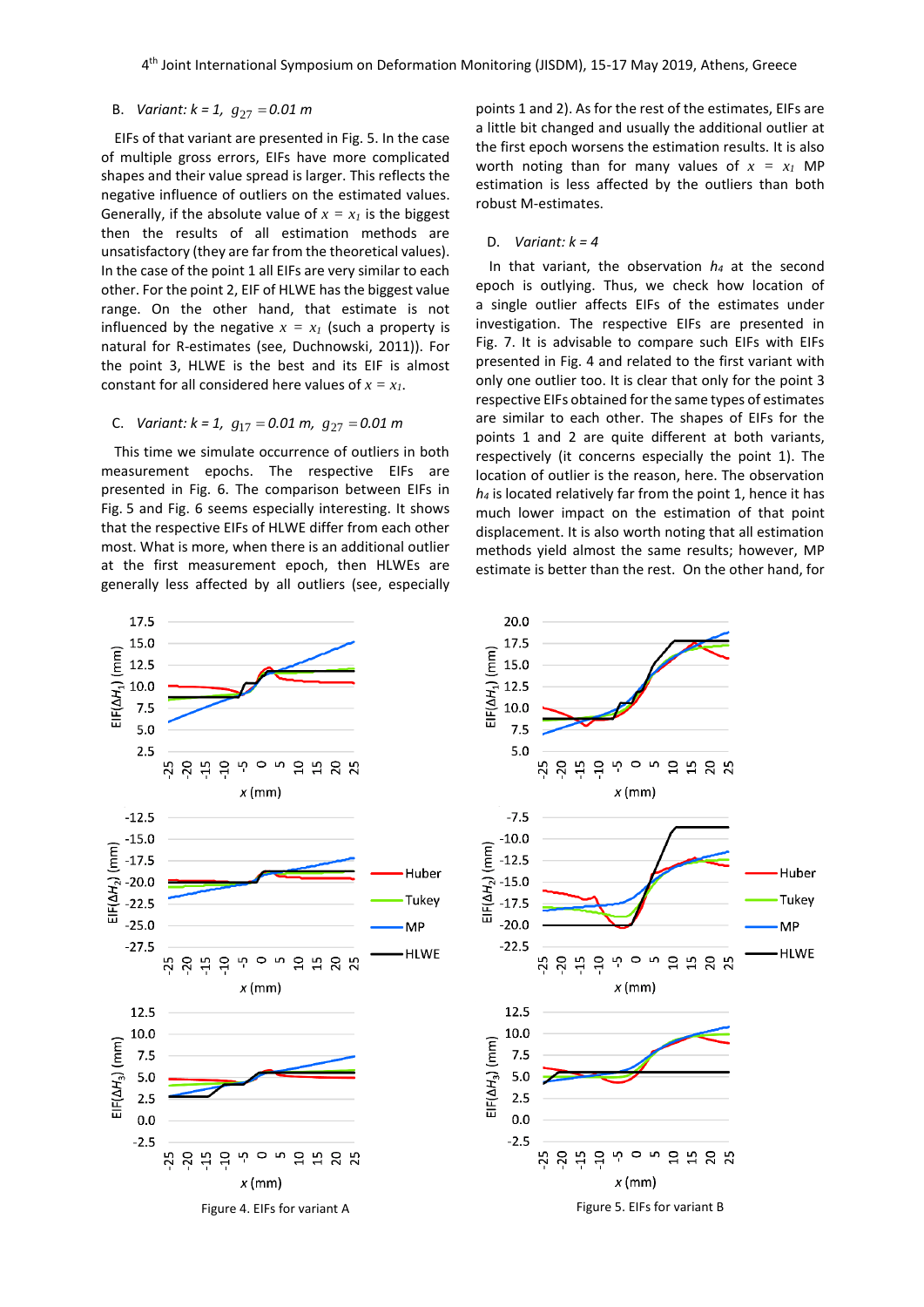

the points 2 and 3, such an estimator shows almost no robustness and the respective estimates are strongly affected by the outlier.

#### IV. DISCUSSION

The main goal of the paper was to present general properties of several robust methods by computing empirical influence functions for several different variants on the number and location of outliers. The tested network is relatively small, thus in fact all robust methods can withstand only one outlier (one can say that it is their empirical breakdown point). The respective EIFs show that almost always they break down when there are two outlying observations. HLWE seems to be an exception here; however, it stays robust only in the case of one object point. Such knowledge is also useful from the practical point of view. By computing and comparing the respective EIFs, one can predict which estimates of object point displacements are mostly exposed to the bad influence of outliers. In some sense it is similar to the analysis of network reliability (Prószyński 1997).

The comparison between EIFs for different estimates shows that it is hard to point out the best estimator (the



estimate which is the most robust or which values are affected by outliers least). In the case of a single outlier (Variants A and D), the Huber estimates seem to be the best choice. For the multiple outliers all estimates at hand break down, and only HLWEs can provide satisfactory results. Note, that even if the results are affected by outliers, the estimated displacements are always relatively far from the simulated one. Thus, we can always conclude that all object points are not stable.

MP estimates seem to be the least robust or not robust at all, and hence they are the most sensitive to outliers. However, there are also some cases in which such estimates provide results that are very similar (or even better) to the results of the other methods. Note, that MP estimate can be more robust if one applies asymmetry coefficient during the estimation process (see, Wiśniewski, 2014; Duchnowski and Wiśniewski, 2017a).

#### V. CONCLUSIONS

The paper shows some comparisons between methods which present different approaches to robustness against outliers and their basic application in deformation analysis. Note, that the methods chosen